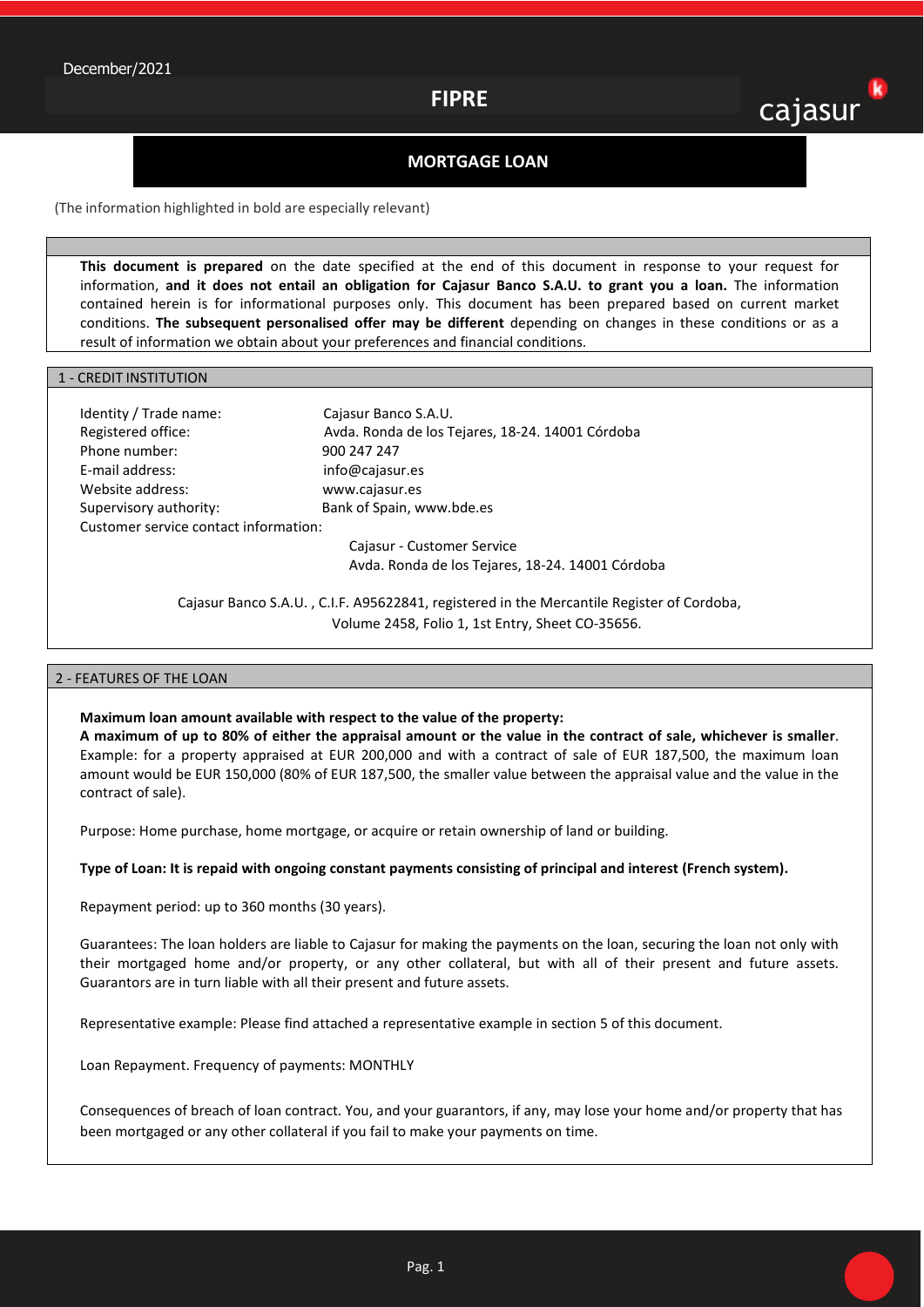## **MORTGAGE LOAN**

#### 3 - INTEREST RATE

**Type and level of applicable interest rate:** 

- Fixed. The interest rate remains invariable until the maturity of the transaction.
- **Variable Rate. Fixed rate for the first months and variable rate for the remaining period, tied to a specific index.**
- **Mixed. Fixed for the first years and variable for the rest of the repayment period, when it is calculated based on one of the following indexes:** 
	- o **1-year Euribor (published in Official State Gazette [BOE]) from the previous month, plus an agreed differential, adjusting it every 6 or 12 months (Administrator: EMMI-European Money Markets Institute), or**
	- o **Average rate for mortgage loans over 3 years to buy private housing granted by Credit Institutions in Spain (IRPH) from two months before, plus an agreed differential, adjusting it every 6 or 12 months. (Administrator: Bank of Spain).**

If the contractual interest rate is variable: It must be taken into account that even if the interest rate on this loan is variable, you will never benefit from falls in the interest rate below zero (0.00), for which reason under no circumstances will interest be earned by the debtor.

## 4 - LINKS AND PREPARATORY COSTS

**Signature of this loan does not entail the obligation to take out any product, with the exception of the home insurance policy which may be taken out with an insurance company of your choice and the payment account, and it is the borrowers who decide whether to consider other products or services to avail themselves of the discounts stipulated in section 3 of this document.** 

## **Set-up fees to be paid by the customer:**

**It will be necessary to appraise the property to be mortgaged and to verify its status in the land register. The costs of such procedures will be paid by the customer, even if the loan is not granted.** 

- Cajasur will accept, in order to study its feasibility, an appraisal provided by the customer, provided that the appraisal is certified by an approved appraiser and has not expired, in which case it may not charge any additional fee for any verifications, if any, made on this appraisal.
- The customer will name the company to carry out the administrative management of the operation by mutual agreement with the credit institution.
- The customer will choose the insurance company providing the compulsory home insurance policy that insures the property that is the subject of the mortgage guarantee for the loan, and which covers the value of the property according to its appraisal. This will be subrogated to Cajasur as the mortgagee.

Bonus for contracting combined products or services: The agreed rate or spread may be subject to a bonus in each halfyearly or annual review of the variable rate based on the contracting and/or fulfilment of the following services by all borrowers during the last twelve months before the date of variation of the variable interest rate:

- Direct deposit in a Cajasur account of wages, pension payments or unemployment benefits or direct debit of selfemployed workers' social security contributions together with a specified average balance in savings and current accounts.
- Be a holder of a Cajasur credit or debit card and spend a specified amount at business establishments.
- Arrange Seguro Hogar Kutxabank or Seguro Hogar Extra Kutxabank or Seguro Hogar Protegido Kutxabank home insurance.
- Arrange Seguro de Vida Kutxabank or Seguro de Vida Oro Kutxabank life insurance or Seguro de Amortización de Préstamos Protegido Kutxabank loan payment protection insurance for a specified amount, with Kutxabank Vida y Pensiones Cía. de Seguros y Reaseguros S.A.U.
- Arrange Seguro de Protección de Pagos Protegido Kutxabank payment protection insurance with Kutxabank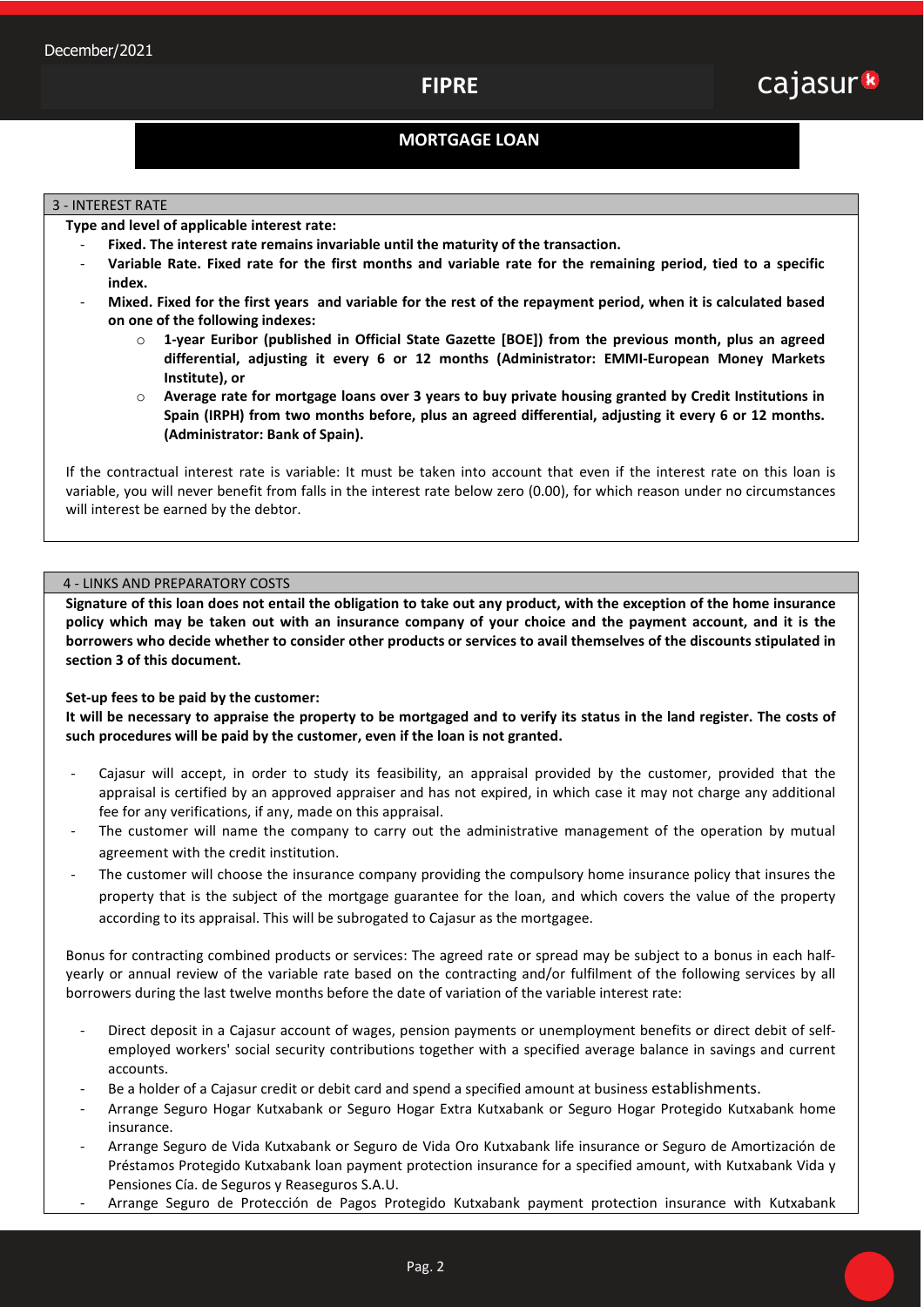## **MORTGAGE LOAN**

- Aseguradora Cía. de Seguros y Reaseguros S.A.U.
- Underwriting and contributing a specif net amount to a Pensión Scheme in effect with Cajasur as broker, Kutxabank Vida y Pensiones Cía. de Seguros y Reaseguros S.A.U., as managing institution and Kutxabank S.A., as depositary.
- Underwriting Cajasur Car Insurance.
- Underwriting Cajasur Health Insurance.
- Age-related youth bonus until the age of 35.
- Balance in funds/Baskepensiones/pension plans greater than a certain amount.
- Energy Efficiency Certificate.

Each contract or fulfilment of the service will be subject to a percentage bonus with a maximum total reduction defined in the personal offer.

Notwithstanding the above, none of the reductions discussed in the different sections above will be applicable if, on the date on which the interest rate changes, the loan in question has overdue amounts.

## 5- ANNUAL EQUIVALENT RATE AND TOTAL COST OF THE LOAN

The APR is the total cost of the loan expressed as an annual percentage. The APR is used to help you compare different offers.

Option A**:** Loan without contracting any ancillary product, except for basic home insurance and payment account. Option B: Loan combining the contracting with other products.

An example of APR calculation: (The amounts, percentages and fees detailed are estimates)

### 1.- FIXED INTEREST LOAN

| The APR applicable to your loan is:     | 2.43%               | 1.67%               |
|-----------------------------------------|---------------------|---------------------|
| It includes:                            | Option A            | Option B $(*)$      |
| Interest rate (First year)              | 1.60%               | 1.60%               |
| Interest rate (Rest)                    | 2.35%               | 1.35%               |
| Other APR components:                   |                     |                     |
| - Opening fee:                          | 0%                  | 0%                  |
| - Appraisal:                            | 302.50€             | 302.50€             |
| - Home Insurance (Annual Premium) (**): | 88.66€              | 225.98€             |
| - OK Account Maintenance Fee (Annual):  | $0.00 \text{ } \in$ | $0.00 \text{ } \in$ |
|                                         |                     |                     |
| Total cost of loan in absolute terms:   | 49,759.53 €         | 33,166.86€          |

The calculation of APR and total cost of the loan are based on the following cases:

| Amount:               | 150.000€    | 150,000€     |
|-----------------------|-------------|--------------|
| Interest rate (Fixed) | 1.60%-2.35% | 1.60% -1.35% |
| Period:               | 25 years    | 25 years     |
| Bonus (applied):      |             | - 1%         |

## 2.- VARIABLE INTEREST LOAN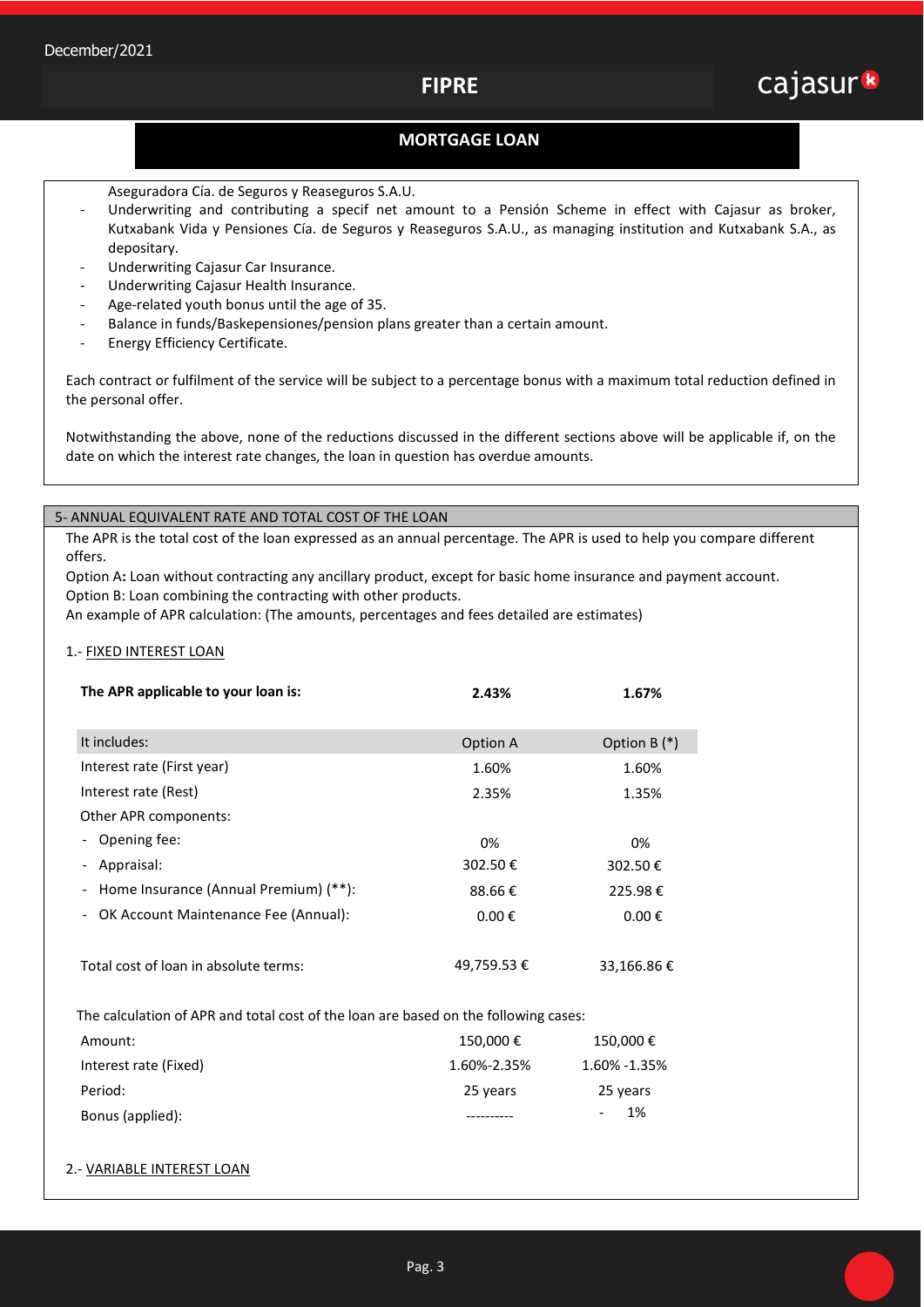# **FIPRE**



## **MORTGAGE LOAN**

| The variable APR applicable to your loan is:                                                     | 1.58%               | 1.75%               |  |  |
|--------------------------------------------------------------------------------------------------|---------------------|---------------------|--|--|
|                                                                                                  |                     |                     |  |  |
| It includes:                                                                                     | Option A            | Option B $(*)$      |  |  |
| Interest Rate (First year):                                                                      | 1.45%               | 1.45%               |  |  |
| Euribor 1 year-BOE (December/21):                                                                | $-0.502%$           | $-0.502%$           |  |  |
| Differential:                                                                                    | 1,89%               | 0.89%               |  |  |
| <b>Oher APR Variable Components:</b>                                                             |                     |                     |  |  |
| Opening fee:<br>$\overline{\phantom{a}}$                                                         | 0%                  | 0%                  |  |  |
| Appraisal:<br>$\overline{\phantom{a}}$                                                           | 302.50€             | 302.50€             |  |  |
| Home Insurance (Annual Premium) (**):<br>$\overline{\phantom{a}}$                                | 88.66€              | 225.98€             |  |  |
| OK Account Maintenance Fee (Annual):<br>-                                                        | $0.00 \text{ } \in$ | $0.00 \text{ } \in$ |  |  |
|                                                                                                  |                     |                     |  |  |
| Total cost of loan in absolute terms:                                                            | 31,435.11 €         | 34,868.11 €         |  |  |
|                                                                                                  |                     |                     |  |  |
| The calculation of the Variable APR and total cost of the loan are based on the following cases: |                     |                     |  |  |
| Amount:                                                                                          | 150,000€            | 150,000€            |  |  |
|                                                                                                  |                     |                     |  |  |

| Interest Rate (First year): | 1.45%            | 1.45%              |
|-----------------------------|------------------|--------------------|
| Interest Rate (Rest):       | Euribor $+1.89%$ | Euribor + $0.89\%$ |
| Period:                     | 25 years         | 25 years           |
| Bonus (applied):            |                  | 1.00%              |

The amounts indicated in this section are expenses borne by the borrower.

Premise calculated for the purchase of a main residence. French amortisation system.

(\*) Solely for the purpose of this explanation, the conditions of having your payroll deposited in Cajasur for an amount equal to or exceeding 3,000 euros/month, contracting Home Insurance (\*\*), making a contribution to the Cajasur Pension Plans for an amount equal to or exceeding 2,000 euros/year and submitting a category A or B energy certificate are deemed to be fulfilled.

(\*\*) In order to access the Home Insurance bonus, it must be taken out with Kutxabank Aseguradora SAU, under the mediation of Cajasur Banco SAU, exclusive operator of Banca-Seguros.

Annual review of compliance to these conditions.

Option A: Basic Insurance (Building Only)

Option B: Kutxabank Aseguradora Home Insurance (Building and Contents). Coverage of a building capital for 62,267.25€ and contents for 24,906.90€ and an annual premium of 225.98€ (included in the APR calculation).

The Variable APR has been calculated on the assumption that the reference rates do not vary, therefore, this Variable APR will vary with the interest rate revisions. Annual renewal.

In accordance with Law 5/2019, regulating Real Estate Credit Contracts, for the Variable APR and Total Cost calculation, if it is a variable interest rate loan, the type of lending rate used for the variable period is the highest value between the initial and the offered interest rate for this second period.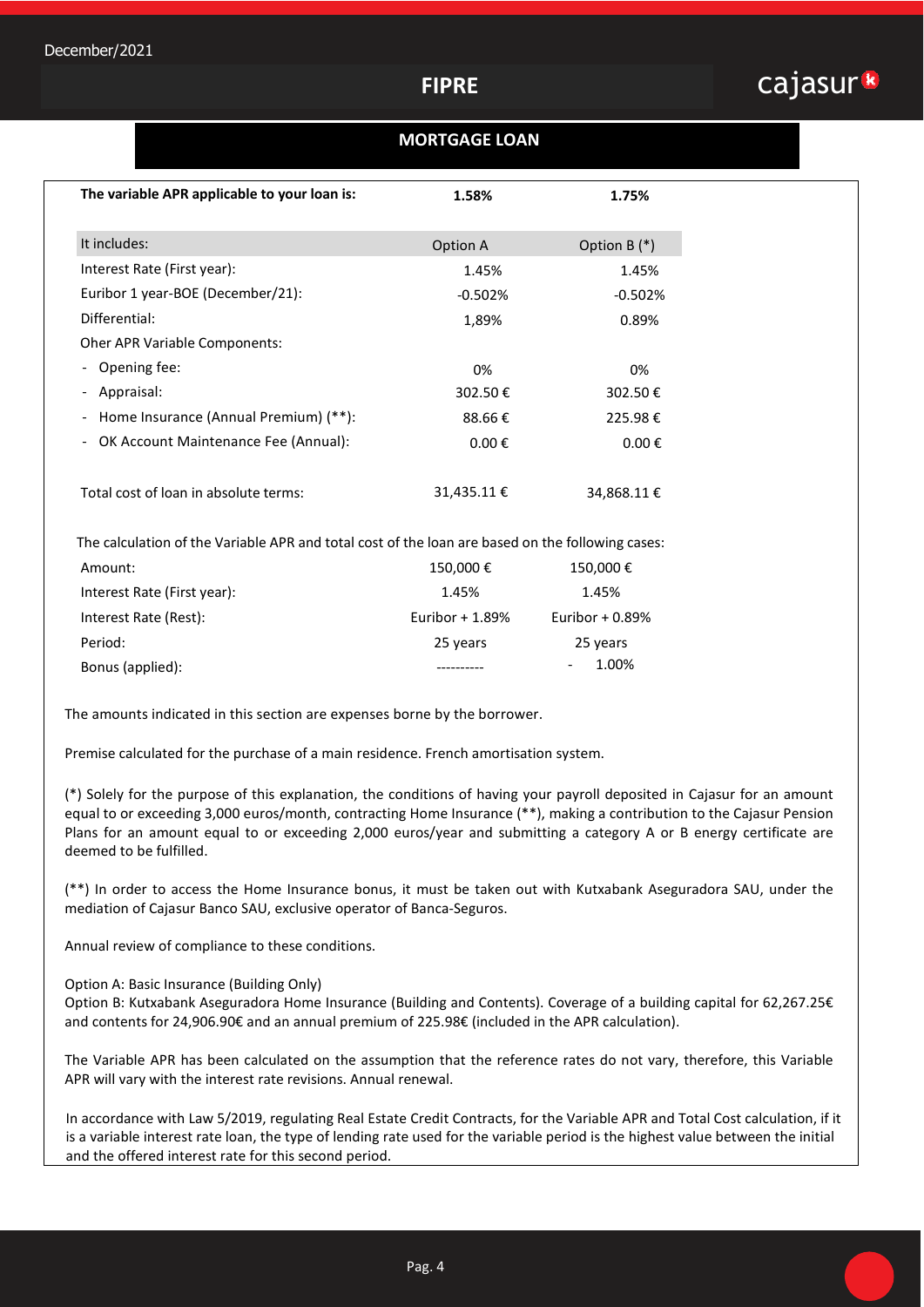## **MORTGAGE LOAN**

#### 6 - EARLY REPAYMENT

The variable interest rate loan contracts or the variable tranches of any other loan will set a compensation or fee for Cajasur S.A.U. in either of the following two cases, which will be exclusive with regard to each other:

- a) total or partial reimbursement or early repayment of the loan during the first 5 years of the loan contract, with a compensation or fee for Cajasur that may not exceed the amount of the financial loss for the lender in accordance with the calculation provided in the applicable regulations, limited to 0.15% of the capital repaid early; or
- b) total or partial reimbursement or early repayment of the loan during the first 3 years of the loan contract, with a compensation or fee for Cajasur that may not exceed the amount of the financial loss for the lender in accordance with the calculation provided in applicable regulations, limited to 0.25% of the capital repaid early.

The fixed interest rate loan contracts or the fixed tranches of any other loan will set a compensation or fee for Cajasur limited to the following:

- a) total or partial reimbursement or early repayment of the loan during the first 10 years of the loan contract or from the date on which the fixed rate is applicable, with a compensation or fee for Cajasur that may not exceed the amount of the financial loss for the lender in accordance with the calculation provided in applicable regulations, limited to 2 percent of the capital repaid early; and
- b) total or partial reimbursement or early repayment of the loan from the end of the period indicated in paragraph a) up to the end of the life of the loan, with a compensation or fee for Cajasur that may not exceed the amount of the financial loss for the lender in accordance with the calculation provided in applicable regulations, limited to 1.50 percent of the capital repaid early.

The insurance contract ancillary to the loan contract whereby the lender is the beneficiary will be extinguished, unless the borrower expressly notifies the insurance company of his or her wish to maintain the insurance contract and to this end designates a new beneficiary, and the borrower will be entitled to a refund of the portion of the premium that has not been utilised by the party which received it. Ancillary insurance will be understood as insurance offered along with the loan contract to cover any risks that could affect the ability to repay the loan.